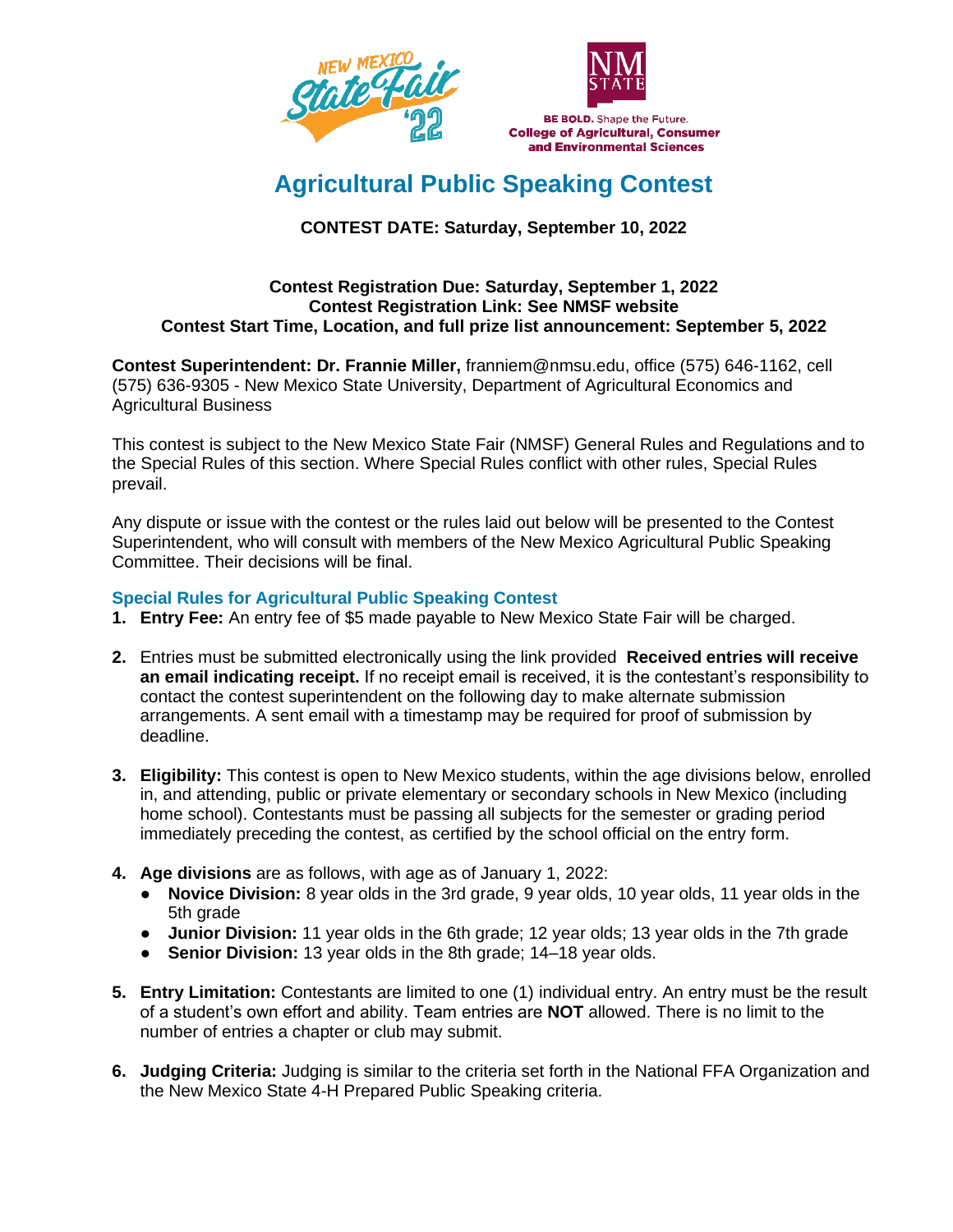- **7. Documentation:** Each contestant must submit the following items by the entry deadline to be eligible for competition:
	- i. Abstract
		- 1. The abstract will consist of 200-300 words.
	- ii. List of references in APA format
		- 1. A minimum of five references must be used and cited.
	- iii. Statement of originality
		- 1. This form must be signed by the contestant, parent/legal guardian, and AST/CEA (or teacher) and included within the submitted file.
	- a. Documentation should be saved as a pdf file. **Students failing to submit the required documentation by the deadline of September 1, 2022, are ineligible to compete.** Documents submitted may be checked for originality and any incidence of plagiarism using Turnitin™ software. Any submission with an alert of 30% similarity will be evaluated and may be disqualified.

If the contestant does not follow the guidelines outlined above, point deductions will be taken at the discretion of the Superintendent, Show Management, and Judges.

## **8. Contest Format:** The event will be conducted using the following format:

- a. **Rounds:** If there are more than 20 entries, a preliminary round and a final round will be held.
- b. Preliminary judging will be done by groups. Participants will be assigned into a judging group. Contestants **MUST** compete in their assigned groups. Changes may only be approved by the Contest Superintendent, Committee Members, or Show Management. The top scoring speeches in each group will advance to the final round, so that the final round includes ten finalists. The finalists in the Junior and Senior divisions will compete for overall division winner and placings within their respective divisions.
- c. Contestants will randomly draw to determine the speaking order for the Final Round of judging on the second day. Final round contestants will be evaluated and ranked by judges without regard to topic area.
- d. **Dress Attire:** Contestants should wear presentable attire. Business attire or Official 4-H or FFA attire is recommended.
- e. **Time:** Each speech shall be timed.
	- i. Novice and Junior divisions:
		- 1. Speeches must be between 3 minutes and 7 minutes
	- ii. Senior division:
		- 1. Speeches must be between 6 and 8 minutes
	- iii. Time point deductions will apply as follows:
		- 1. Under the minimum one point per ten seconds.
			- a. Novices will not receive point deductions for speeches below the minimum, as long as their speech is longer than one minute.
		- 2. Over the maximum one point per ten seconds.
		- 3. Novice and Junior contestants will be given a discrete, two-minute warning by the timekeeper prior to the 8-minute deadline.
- f. **Question/Answer Period:** Up to 3 minutes of a question-and-answer period will follow each speech. At the end of 3 minutes, time will be called, and all questioning will end. If time is called during the student's answer to the last question, the contestant may complete his or her answer.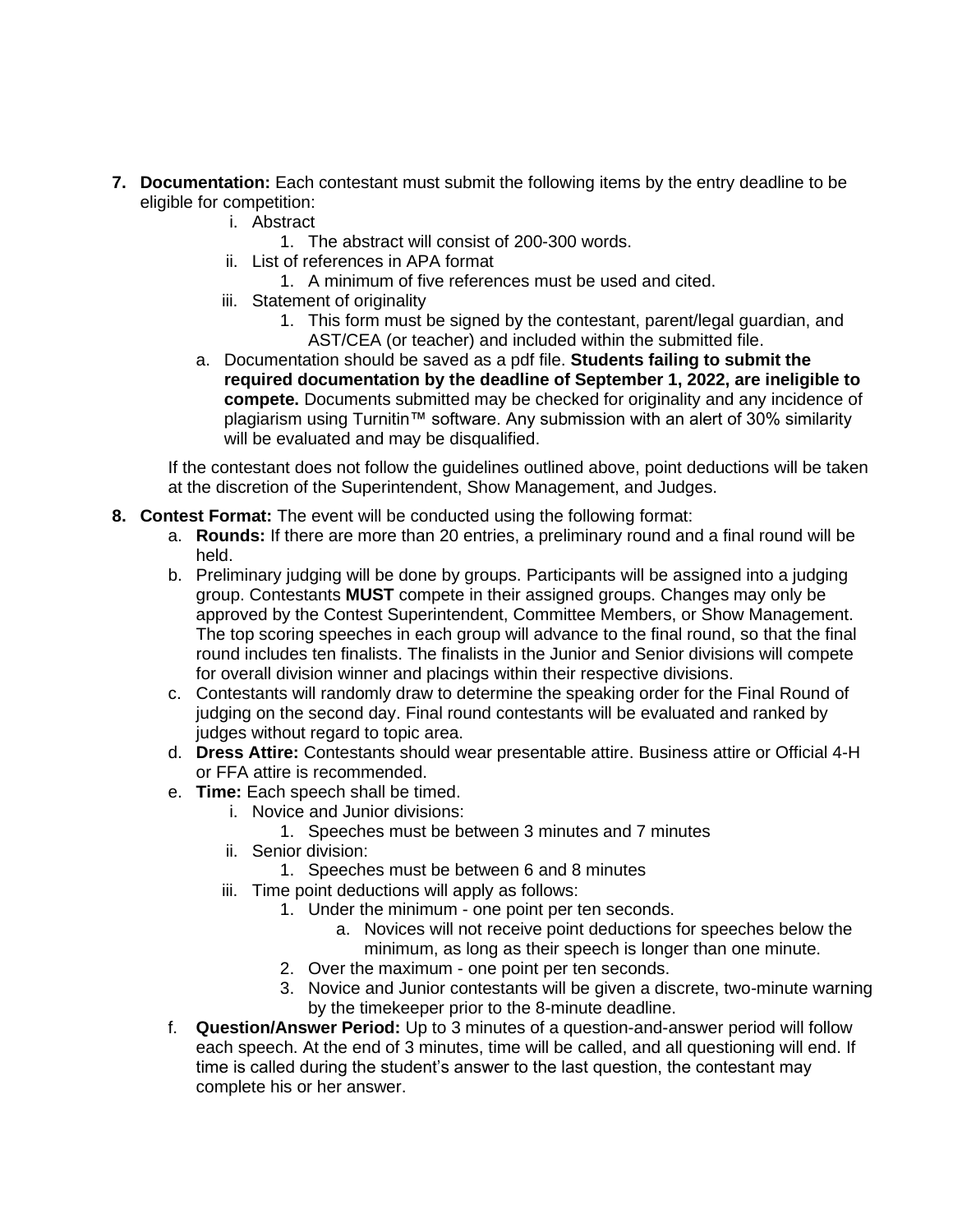- g. **Props:** The use of pets, signs, electronics, objects, or props of any kind are prohibited. A violation of this rule will result in contestant disqualification.
- **9. Presentation Schedule Conflict:** Students with conflicts due to participation in other NMSF events held on the same day of the contest will need to notify the Contest Superintendent during project set-up to arrange a presentation time. Once the contest begins, it is the responsibility of each contestant to notify the Contest Superintendent should a conflict arise with their assigned presentation time.
- **10. Presentation Area:** The exact location will be announced by September 5, 2022. If necessary to move the contest, participants will be notified using the cell phone on the contestant entry form or through a designated communication app.

## **11. Public Viewing:**

- a. If there are enough students to hold a preliminary round, then only contest officials, judges, and participants are allowed in the presentation area during the preliminary round of public speaking judging.
- b. During the final round judging, the public will be allowed in the judging area and seated in a designated location. The public is NOT allowed to ask questions or comment during the final judging round.
- c. A public reception and award ceremony will follow the judging.

#### **12. Awards:**

- a. The awards ceremony will follow the judging. Winners are required to be present to receive awards. Awards will not be mailed. Alternative arrangements can be made with approval from the contest superintendent. Winners will also be announced and showcased during the NMSF livestock sale.
- b. The following prizes will be awarded for each age division:

| <b>Place</b> | Award                                     |
|--------------|-------------------------------------------|
| 1st Place    | Cash prize; NMSU ACES Scholarship; Buckle |
| 2nd Place    | Cash prize; NMSU ACES Scholarship; Buckle |

- c. **Tie Breaker:** In the event of a tie, the winner will be determined based on the number of low ranks. If a tie still exists, the tie will be broken on rankings of the question responses.
- d. Winners of the event are requested to attend the livestock sale for recognition and to help promote the contest in future years.
- **13. Topic areas:** Contestants will NOT be judged by topic (i.e., animal science). The top contestants from each assigned group will advance to the final round. However, students do need to select a topic. Final Round contestants will be evaluated and ranked by judges without regard to topic area.
	- a. **Speech Topic Areas:** Each contestant will enter their speech in one of the topic areas listed below. The final determination of the contestant's speech topic area will be at the discretion of the Contest Superintendent, New Mexico Agricultural Public Speaking Committee, and/or Show Management.

## **Topic Areas:**

● *Sustainable Bioeconomy:* Studies related to production of renewable biological resources and the use of normally wasted byproducts as value-added products.